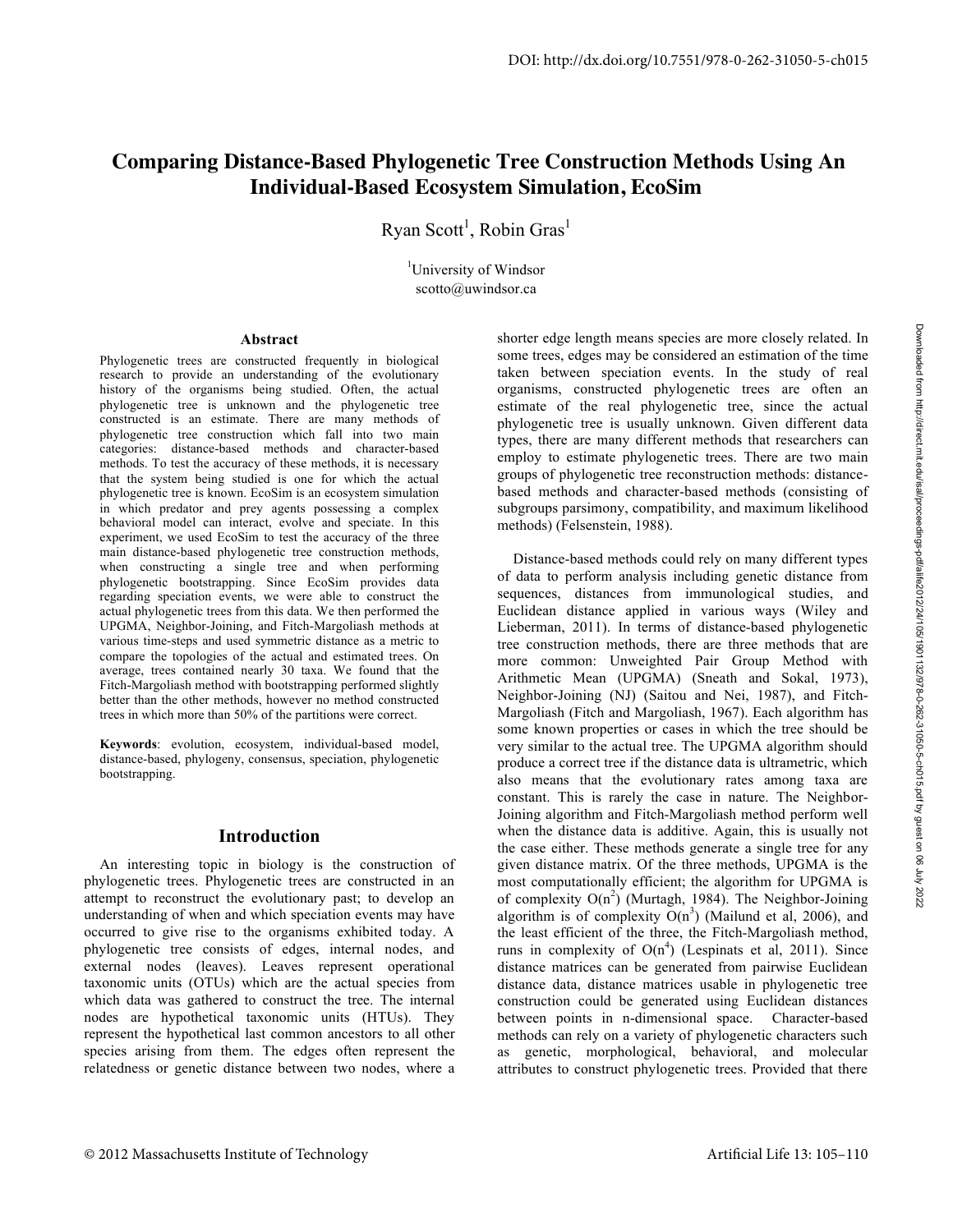is variation among taxa in the attribute and that the attribute is heritable, it could potentially be used as a phylogenetic character (Grandcolas et Al, 2001). The characters, if necessary, may be discretized to allow for discrete character states to be generated (Wiley and Lieberman, 2011). The algorithms used to create phylogenetic trees using phylogenetic characters are generally more complex than distance-based methods (Felsenstein, 1988). Generally, these algorithms are based on an optimization criterion such as parsimony, maximum likelihood, or compatibility (Felsenstein, 1988). Character-based methods are quite commonly used in studies of nature, because it is said that data is lost when converting data for use with distance-based methods (Felsenstein, 1988). In this experiment, we focus solely on distance-based methods because we are not dealing with data from a real biological system, we are instead dealing with data that does not contain character-based attributes but instead contains numerical attributes for which it is more appropriate to use distance-based methods. Furthermore, character-based methods tend to be far more computationally complex.

 A common practice in phylogenetic tree construction is bootstrapping, in order to test the repeatability of the results (Felsenstein, 1983). Bootstrapping is a resampling method in which the original data is resampled with replacement of characters (Felsenstein, 1983). Bootstrapping allows one to observe in what proportion of trees a particular partition of the tree is represented when data is resampled without removing data. Commonly, a large number (100-1000) of such resamplings are carried out. From these 100-1000 trees generated from bootstrapping, a single tree is generated that contains only the most represented partitions. The generated tree is known as a consensus tree (Felsenstein, 1988). There are several types of consensus tree construction methods, among them the "strict" consensus, "majority rule" consensus, and "majority rule extended" consensus (Felsenstein, 2004). Strict consensus creates a tree consisting only of partitions that were represented in all of the trees (Felsenstein, 2004). Majority rule consensus creates a tree consisting of partitions that occurred more than 50% of the time, but leaves all other partitions unresolved (Felsenstein, 2004). Lastly, majority rule extended creates a tree consisting of partitions that occurred more than 50% of the time, but then it resolves the rest of the tree by using the most represented partitions (Felsenstein, 2004). It is possible to calculate distances between trees, though there are many methods of doing so which are not verified in terms of accuracy. Furthermore, of those that have been verified, many are situational. The "symmetric distance" is a metric useful for determining distances between trees pertaining to topology, without considering branch lengths (Felsenstein, 2004). It is also a quite simple algorithm. If given two trees, you can simply count the number of partitions which do not exist in the other tree. This metric is useful because there is a maximum distance between two trees. Between two trees containing n taxa, the maximum distance is 2n-6. Therefore, these symmetric distance values are subject to normalization by dividing all values by 2n-6. Tree with a normalized symmetric distance of 1 are trees that share no partitions, and trees with a normalized symmetric distance of 0 are identical.

Researchers regularly attempt to create new methods or improve old ones, but little is known about what factors may determine which method is the best. In order to determine which factors favor which method, a study using a simulation would be intriguing, because a large amount of data could be generated very quickly, and the actual phylogenetic trees would be known. Thus, comparisons between the actual trees and the estimated trees could be made. The purpose of our experiment is to determine the accuracy of various distance based tree construction methods with and without bootstrapping. As we are most interested in tree topology and would like the ability to normalize tree distance values to allow comparison of results between different generations, symmetric distance is our distance of choice. This experiment requires a system from which a large amount of meaningful data can be efficiently acquired, and most importantly, for which the actual phylogenetic tree is known. Further, the conclusion of an experiment conducted by Hang et al (Hang et al, 2007) and Hagstrom et al (Hagstrom, et al, 2004) is that computer simulations often underestimate the accuracy of phylogenetic methods due to the non-existence of natural selection. Therefore, a system in which natural selection exists would be most valuable. For this experiment, our system of choice is EcoSim because like Avida, it exhibits natural selection, efficiently produces meaningful data, and tracks phylogenetic records.

### **The Ecosystem Simulation, EcoSim**

EcoSim is an individual-based predator-prey ecosystem simulation in which agents can evolve (Gras et al, 2009). The agents have a behavior model which allows the evolutionary process to modify the behaviors of the predators and prey. Furthermore, there is a speciation mechanism which allows researchers to study global patterns as well as species-specific patterns. To our knowledge, EcoSim is the only simulation in which agent behaviors affect evolution and speciation. In EcoSim, an individual's genomic data codes for its behavioral model and is represented by a fuzzy cognitive map (FCM) (Kosko, 1986). The FCM contains sensory concepts such as foodClose or predatorClose, internal states such as fear or hunger, and motor concepts such as escape or reproduce. The FCM is represented as a 390-element array consisting of positive or negative floating-point values which represent the extent to which one concept influences another. For example, it would be expected that the sensory concept predatorClose would positively affect the internal concept fear, which would then positively affect the escape motor concept. Likewise, sensing that a predator is close should negatively affect hunger, which should result in a prey agent choosing not to eat when a predator is too close. Of course, these relationships among concepts evolve over time, sometimes giving a new meaning to a concept. This representation of the FCM allows for reasonable computational complexity while still allowing for a complex system with meaningful genomic information. Furthermore, the FCM is heritable, meaning that a new agent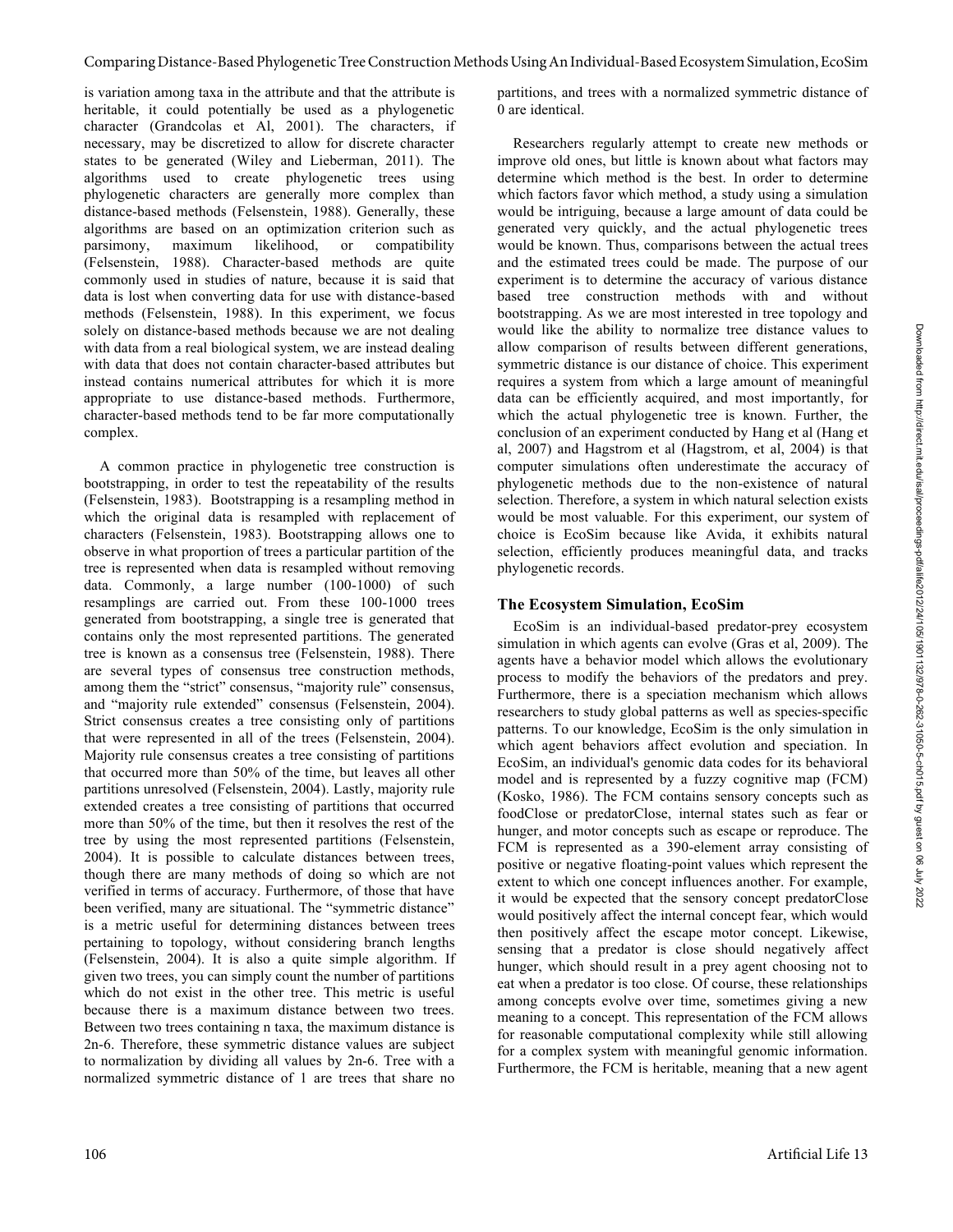is given an FCM which is a combination of that of its parents with possible mutations. The FCM is largely responsible for the evolution, speciation, and behavior model which makes EcoSim so unique. EcoSim subscribes to the "genotypic cluster" definition of a species, which states that "species are clusters of genotypes circumscribed by gaps in the range of possible multilocus genotypes between them" (Mallet, 1995). What this means, in EcoSim, is that if the difference between FCMs of the two most dissimilar conspecific individuals is greater than a set threshold, the species will then split and the new species will be reproductively isolated from the parent species (Aspinall and Gras, 2010). Each species of EcoSim is assigned a species ID, which is simply a count of how many species have existed in that run (starting at species 1). Thus, species 1 is the common ancestor of all other species in a run. All trees produced in this experiment (both actual and estimates) refer to species by their species ID. Since EcoSim has the capacity to allow speciation events to occur, it is possible to track speciation events throughout a run of the simulation and construct the actual phylogenetic tree. This is important because it offers us the opportunity to perform various tree reconstruction methods and compare the results with the actual tree, which is generally not possible with real data from biological systems. Since EcoSim uses an array of 390 floating-point values to represent an agent's genome, we can obtain the average FCM of any species at any time step in any particular simulation run. From this data, we are able to construct a pairwise distance matrix of all species alive any particular time step. Thus, we are able to perform and test distance-based phylogenetic tree construction methods on data generated by EcoSim. There have been several other studies conducted using EcoSim. EcoSim has been shown to have realistic species abundance patterns (Devaurs et al, 2010) and chaotic behavior with multi-fractal properties which has been observed in biological systems (Golestani and Gras, 2010). Another study observed disease diffusion patterns and disease control regimes in EcoSim (Farahani et al).

#### **Data Preparation and Phylogenetic Methods**

Five EcoSim runs of lengths 5658, 7098, 10000, 15500, and 19500 generations were carried out. The lengths of these runs are arbitrary and do not affect the results. These runs exhibited various run-specific characteristics. Respectively, the aforementioned EcoSim runs had an average global population of about 288740, 216320, 163675, 128530, and 149177 agents, and an average species count of 28.4, 16.3, 36.2, 30, and 29.4 species over the generations which we analyzed. Their average normalized symmetric distances (considering all phylogenetic construction methods) were 0.46, 0.48, 0.66, 0.59, and 0.54, respectively. The species population sizes ranged from 1 to 73242 over all of the runs. On average, there were 29.52 taxa per generation, ranging from 7 taxa to 47 taxa. Thus, the largest distance matrix from which a tree was constructed was 47x47. In this case, to calculate a single tree using the UPGMA or Neighbor-Joining method required less than one second, whereas when using the Fitch-Margoliash method it required nearly ten seconds.

Even if the system has to handle hundreds of thousands of "intelligent" agents simultaneously, the overall complexity of the algorithm is linear and therefore it allows us to compute a very high number of time steps giving us the possibility to observe evolutionary phenomena. For reference, a run of 25000 generations of EcoSim takes approximately 40 days, but this depends on the number of predator and prey individuals produced.

A program was created to automatically generate phylogenetic trees in NEWICK format (Felsenstein, 2004) by extracting data regarding species splitting events from the simulation. The branch lengths of the trees generated by this program were exactly the number of generations passing between speciation events. Another program was implemented to edit the full phylogenetic trees, removing all species that did not exist at a given generation. The purpose of this was to generate actual trees that were comparable with results from the distance-based tree construction methods. Another program was then created to extract species-specific average FCMs at a given generation, and with that data construct distance matrices. This program used pairwise Euclidean distance between average FCMs to generate distance matrices. When analyzing biological systems, one would first have to convert the data (genetic or molecular sequences, enzyme binding data, or immunological data for example) into distance matrices. In the case of molecular or genetic sequences, one would first have to align the sequences and then calculate the genetic or molecular distance between them. Once this is completed, the distance-based phylogenetic tree construction methods can be applied.

Once these distance matrices were generated, the program "Neighbor" of PHYLIP (the PHYLogeny Inference Package) (Felsenstein, 1989) was used to perform Neighbor-Joining and UPGMA methods on the distance matrices. To perform the Fitch-Margoliash method, "Fitch" of PHYLIP was used. For a run of 10000 generations (for which 19000 trees are generated when performing phylogenetic bootstrapping), to compute all of the bootstrap Neighbor-Joining and UPGMA trees it only took about two hours, whereas to compute the bootstrap Fitch-Margoliash trees it took roughly ten hours. The trees generated from these algorithms were compared with the actual trees using symmetric distance. This was done using "TreeDist" of PHYLIP. In order to perform bootstrap analysis, another program was created to resample the FCM and generate distance matrices from these resampled FCMs. This was performed by choosing a replacement probability and then possibly replacing an FCM element with another for all species before calculating distances between species. The assigned replacement probability was 0.5, and 1000 such resamplings were performed. Then, "Consense" of PHYLIP was used to perform majority rule extended consensus. Majority rule extended was used as the consensus method because it generates fully resolved binary trees to allow for comparison with the actual phylogenetic trees. The consensus trees were then compared with the actual trees (again, using "TreeDist"). Tree construction (both the actual trees and distance-based estimates), consensus, and comparisons were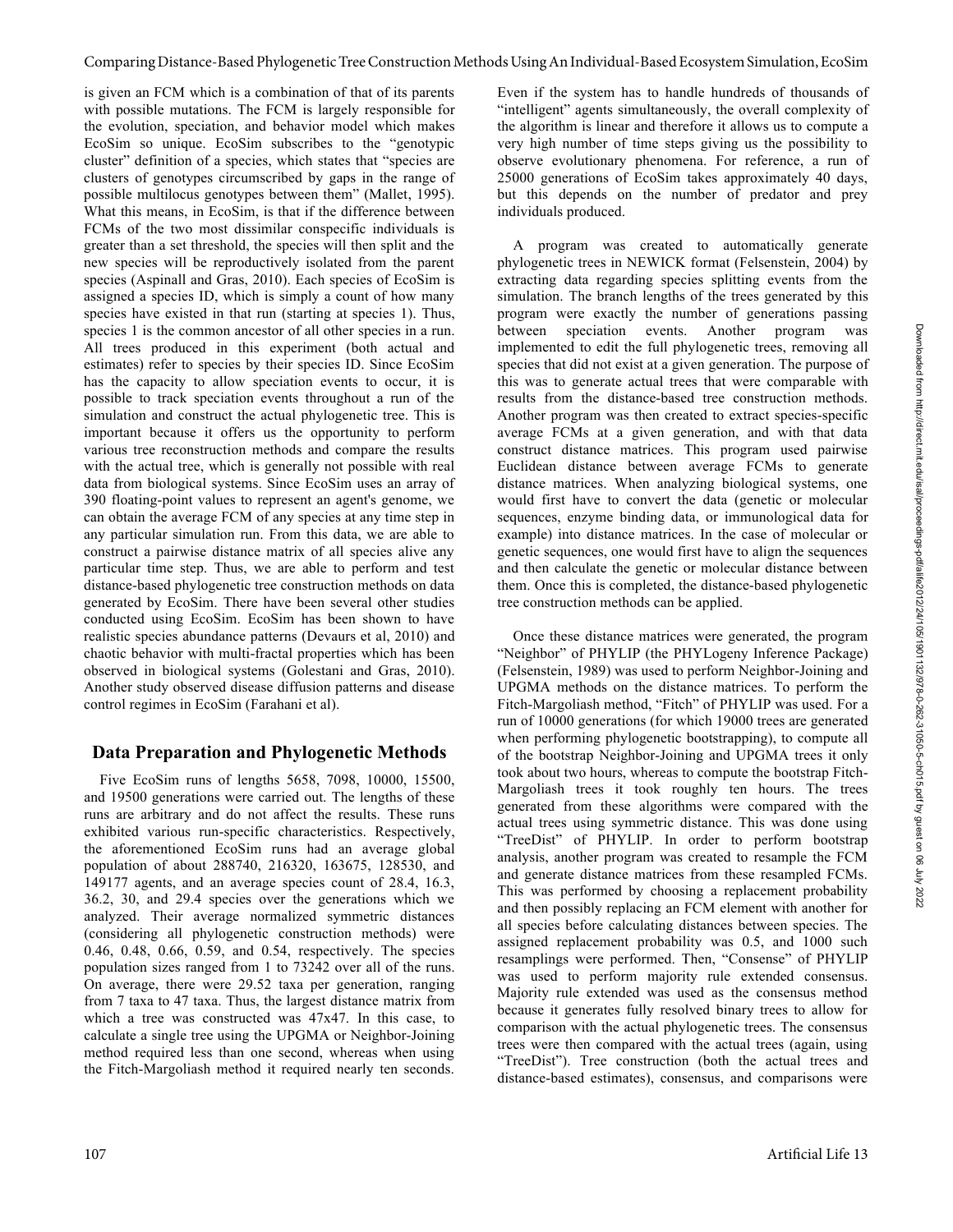performed every 500 generations until the end of an EcoSim run, starting from a point in the run at which there were enough species in existence for it to be reasonable to test. This resulted in 100 analyzed time-steps, with 3006 tree estimates constructed per time-step.



Figure 1: The actual phylogenetic tree for EcoSim run #2 of 5658 generations. Over the 5658 generations, 149 taxa were generated. The leaves of the tree represent the species indicated at the time of the last splitting event in which they were involved. The internal nodes of the tree are the species with the lowest species ID in the partition to the right of that node (since species are given an ID in the order in which they are generated), and represent that particular species at the time of that splitting event.

#### **Results**

Actual phylogenetic trees consisting of all species in a run were constructed for all five EcoSim runs, an example of which is shown in Figure 1. Edited trees, consisting of only species existing in a particular generation, were also created. Neighbor-Joining, UPGMA, and Fitch-Margoliash methods were used, and consensus trees using these methods were generated as well. Examples of each tree are shown in Figure 2. The UPGMA method is the only method of the three which creates a binary rooted tree when not performing consensus analysis. While not performing consensus analysis, NeighborJoining and Fitch-Margoliash methods create unrooted trees. All consensus trees are binary rooted trees. The trees produced by performing consensus analysis have branch lengths which are meaningless in terms of evolutionary distance between species. The branches of the consensus trees are actually the bootstrap value; this is number of trees in which the partition to the right of that branch was represented out of the 1000 resamplings performed. Thus, the longer the branch, the more represented that partition was. The tree distance metric we used, as previously mentioned, only deals with topology, so the branch lengths (in terms of comparison) are not necessarily important.

Symmetric distances between the edited actual trees and the estimated trees were calculated (Table 1). Ranked from most effective to least effective, the phylogenetic tree construction methods are as follows: 1) Fitch-Margoliash Consensus, 2) Fitch-Margoliash, 3) Neighbor-Joining Consensus, 4) UPGMA Consensus, 5) UPGMA, and 6) Neighbor-Joining. Note that although it was the most accurate, the Fitch-Margoliash method only classified, on average, 46% of the partitions.

| Method       | Avg.      | SD Std. Dev. | Avg.     | Norm. SD  |
|--------------|-----------|--------------|----------|-----------|
|              | <b>SD</b> |              | Norm. SD | Std. Dev. |
| $F-M(C)$     | 28.98     | 11.41        | 0.54     | 0.15      |
| F-M          | 29.24     | 11.5         | 0.55     | 0.15      |
| $N-J(C)$     | 29.57     | 11.52        | 0.55     | 0.15      |
| <b>UPGMA</b> | 29.86     | 12.43        | 0.56     | 0.16      |
| (C)          |           |              |          |           |
| <b>UPGMA</b> | 31.23     | 13.02        | 0.59     | 0.18      |
| N-J          | 32.44     | 11.92        | 0.6      | 0.14      |

Table 1: The average and standard deviation of the symmetric distance (SD) and the normalized symmetric distance of all five EcoSim runs. The Fitch-Margoliash method generated the most accurate trees, with an average of 54% of partitions incorrectly reconstructed. The least accurate was the Neighbor-Joining method, with an average of 60% of partitions incorrectly reconstructed. The UPGMA method produced the most varying results, and the Neighbor-Joining method was the most consistent.

# **Conclusions**

In our experiments based on data generated by our evolving ecosystem simulation, none of the distance-based methods performed well. None of the methods, on average, estimated over 50% of the partitions of the trees correctly. Though it is possible that these methods are just not as accurate as previously perceived, there could be several reasons why they performed poorly. It is possible that there are factors (such as mutation rates, small population sizes for some species, rate of evolution, probability of back-mutation, or large number of species) that make it difficult for distance-based phylogenetic tree construction methods to properly recreate the trees. It is also possible that Euclidean distance (employed in this manner) is just a poor metric for use with distance-based phylogenetic tree construction methods. Another possibility is that the distance matrices produced were not additive (and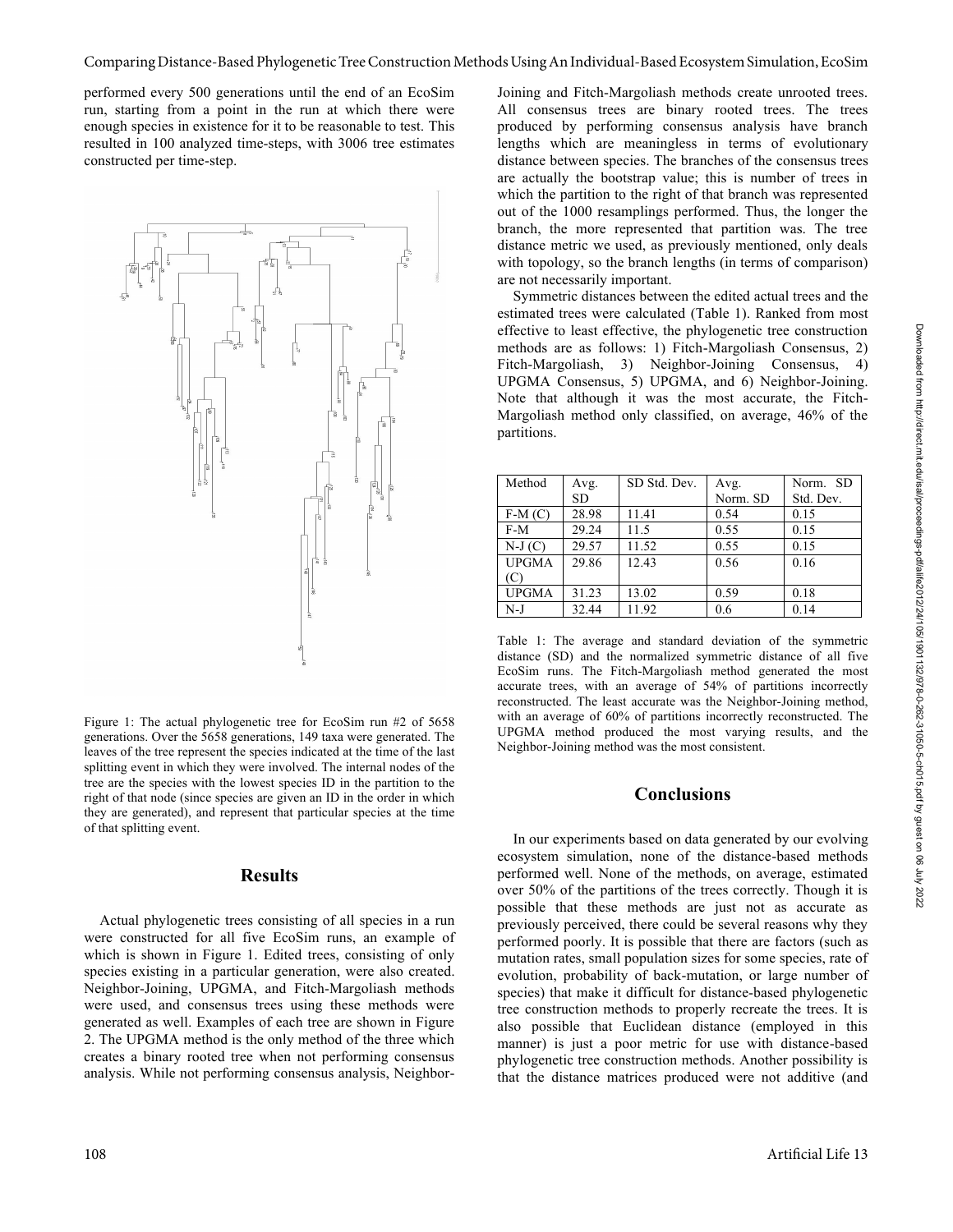Comparing Distance-Based Phylogenetic Tree Construction Methods Using An Individual-Based Ecosystem Simulation, EcoSim

thus not ultrametric either), but this is often the case in nature as well (Felsenstein, 2004). Lastly, rather than using the entire FCM, it may be better to choose specific FCM values to create phylogenies from, despite research in phylogenomics that









c)







e)



Figure 2: The actual (a) and estimated (b-g) trees for EcoSim run #2, generation #4158. Consensus trees (UPGMA (e), Neighbor-Joining (f), Fitch-Margoliash (g)) and UPGMA (b) trees are all binary rooted trees, while Neighbor-Joining (c) and Fitch-Margoliash (d) trees are unrooted. This example shows the similarities and differences between relatively small (17 taxa) trees generated by the various methods.

suggests using entire genomes (rather than a small number of genes) increases the phylogenetic signal-to-noise ratio (Phylippe et al, 2005; Snel et al, 2005). This is because our FCM may actually be noisy in terms of the phylogenetic data it generates, so determining and focusing on values with high phylogenetic signal-to-noise ratio may increase the accuracy. The Fitch-Margoliash method with consensus analysis performed slightly better than the other methods. It was expected that in all cases, performing phylogenetic bootstrapping and building consensus trees increased the accuracy of the methods.

Our results contrast from those of Hagstrom et al (Hagstrom et al, 2004), as in their experiments they have found that these methods are quite accurate (in many cases,